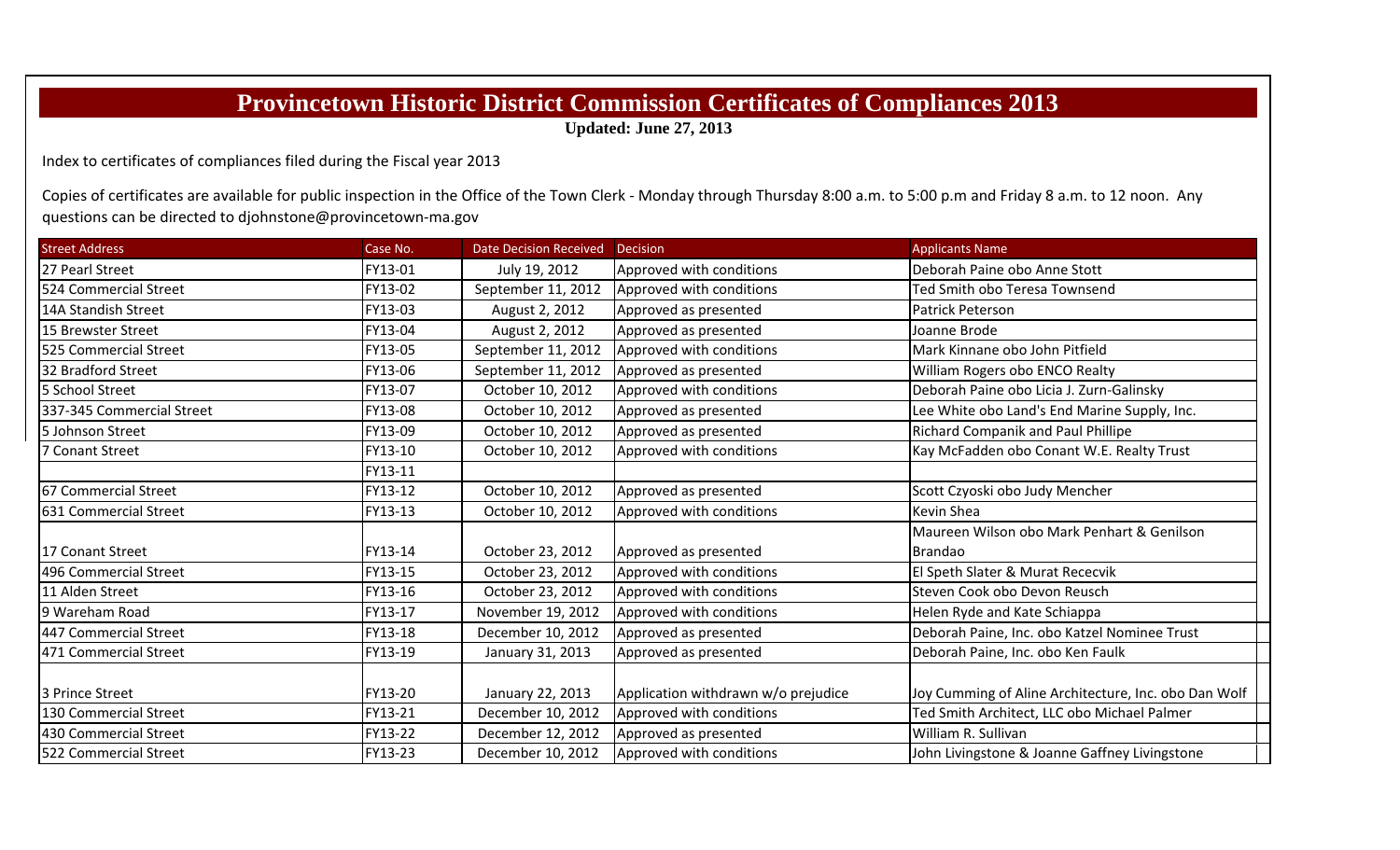|                               |         |                                                                       |                             | Derik Burgess of Cape Associates, Inc. obo Judith      |  |
|-------------------------------|---------|-----------------------------------------------------------------------|-----------------------------|--------------------------------------------------------|--|
| 104 Commercial Street         | FY13-24 | January 22, 2013                                                      | Approved as presented       | Hydeman                                                |  |
| 510 Commercial Street         | FY13-25 | January 22, 2013                                                      | Approved as presented       | Ted Smith Architect, LLC obo Andrew Xu                 |  |
| 7 Commercial Street           | FY13-26 | January 22, 2013                                                      | Approved as presented       | Scott William Grady Architect obo Todd Elmore          |  |
| 5 Atlantic Avenue             | FY13-27 | January 22, 2013                                                      | Approved with conditions    | Chris Beasley obo Jay Zimmerman                        |  |
| 2 Baker Avenue                | FY13-28 | January 22, 2013                                                      | Approved as presented       | Joseph Butler obo Patricia J. Walsh                    |  |
|                               |         |                                                                       |                             | William N. Rogers II, P.E. & P.L.S. obo 132 Commercial |  |
| 132 Commercial Street         | FY13-29 | St. Condominium Trust<br>January 22, 2013<br>Approved with conditions |                             |                                                        |  |
|                               |         |                                                                       |                             | Kaye McFadden of Cape Tipe Construction obo Conant     |  |
| 7 Conant Street               | FY13-30 | January 22, 2013                                                      | Approved as presented       | West End Realt Trust                                   |  |
| 89 Commercial Street          | FY13-31 | January 22, 2013                                                      | Approved as presented       | Gary Reinhardt obo Ronald Chapman                      |  |
| 838 Commercial Street         | FY13-32 | February 20, 2013                                                     | Approved as presented       | Mariellen Serena                                       |  |
| 422 Commercial Street         | FY13-33 | February 20, 2013                                                     | Approved as presented       | Ted Smith Architect, LLC obo Brendan Sheehan\          |  |
| 6 Conwell Street              | FY13-34 | February 20, 2013                                                     | Approved as presented       | Paul Van Apeldoorn obo Kevin Shea                      |  |
| 525 Commercial Street         | FY13-35 | February 21, 2013                                                     | Withdrawn without prejudice | John Pitfield & Ray Lynch                              |  |
|                               |         |                                                                       |                             | Mark Kinnane of Cape Associates, Inc. obo Peter        |  |
| 17 West Vine Street           | FY13-36 | February 21, 2013                                                     | Approved with conditions    | Rombult                                                |  |
|                               |         |                                                                       |                             | Mark Kinnane of Cape Associates, Inc. obo John         |  |
| 593 Commercial Street         | FY13-37 | February 21, 2013                                                     | Approved with conditions    | Isaacson                                               |  |
| 214 Commercial Street         | FY13-38 | March 12, 2013                                                        | Approved as presented       | Ben deRuyter of New Art Realty Corp.                   |  |
| 27 Pearl Street               | FY13-39 | March 22, 2013                                                        | Approved with conditions    | Anne N. Stott                                          |  |
| 50 Commercial Street, Unit #1 | FY13-40 | March 22, 2013                                                        | Approved as presented       | Kevin A. Bazarian o/b/o David High                     |  |
| 100 Alden Street              | FY13-41 | March 22, 2013                                                        | Approved with conditions    | New England Deaconess Association                      |  |
| 8 Brewster Street             | FY13-42 | May 6, 2013                                                           | Approved with conditions    | Ted Smith Architect, LLC o/b/o Mark Albert             |  |
| 197 Bradford Street           | FY13-43 | May 6, 2013                                                           | Approved as presented       | John DeSouza o/b/o Zygmunt and Ann Plater              |  |
| 48 Winslow Street             | FY13-44 | April 23, 2013                                                        | Approved as presented       | Winslow Trading Co., LLC                               |  |
| 471 Commercial Street         | FY13-45 | April 23, 2013                                                        | Approved as presented       | Deborah Paine, Inc. o/b/o Kenneth Fulk                 |  |
| 70 Commercial Street          | FY13-46 | May 6, 2013                                                           | Approved as presented       | A.J. Santos o/b/o Joe Todaro                           |  |
| 50 Commercial Street          | FY13-47 | May 6, 2013                                                           | Approved as presented       | Dr. Richard Maniace                                    |  |
| 4 Bradford Street             | FY13-48 | June 13, 2013                                                         | Approved as presented       | Kenneth Johnson                                        |  |
| 259 Commercial Street         | FY13-49 | June 13, 2013                                                         | Approved as presented       | Hal Winard o/b/o Sandra Alsaute                        |  |
| 230 Bradford Street           | FY13-50 | June 13, 2013                                                         | Approved as presented       | Gary Locke o/b/o Richard Ide                           |  |
|                               |         |                                                                       |                             | Lester J. Murphy, Jr., Attorney and Gary Locke         |  |
| 173 Bradford Street, Bldg. #2 | FY13-51 | June 26, 2013                                                         | Approved as presented       | o/b/oYoung's Court East Condominium                    |  |